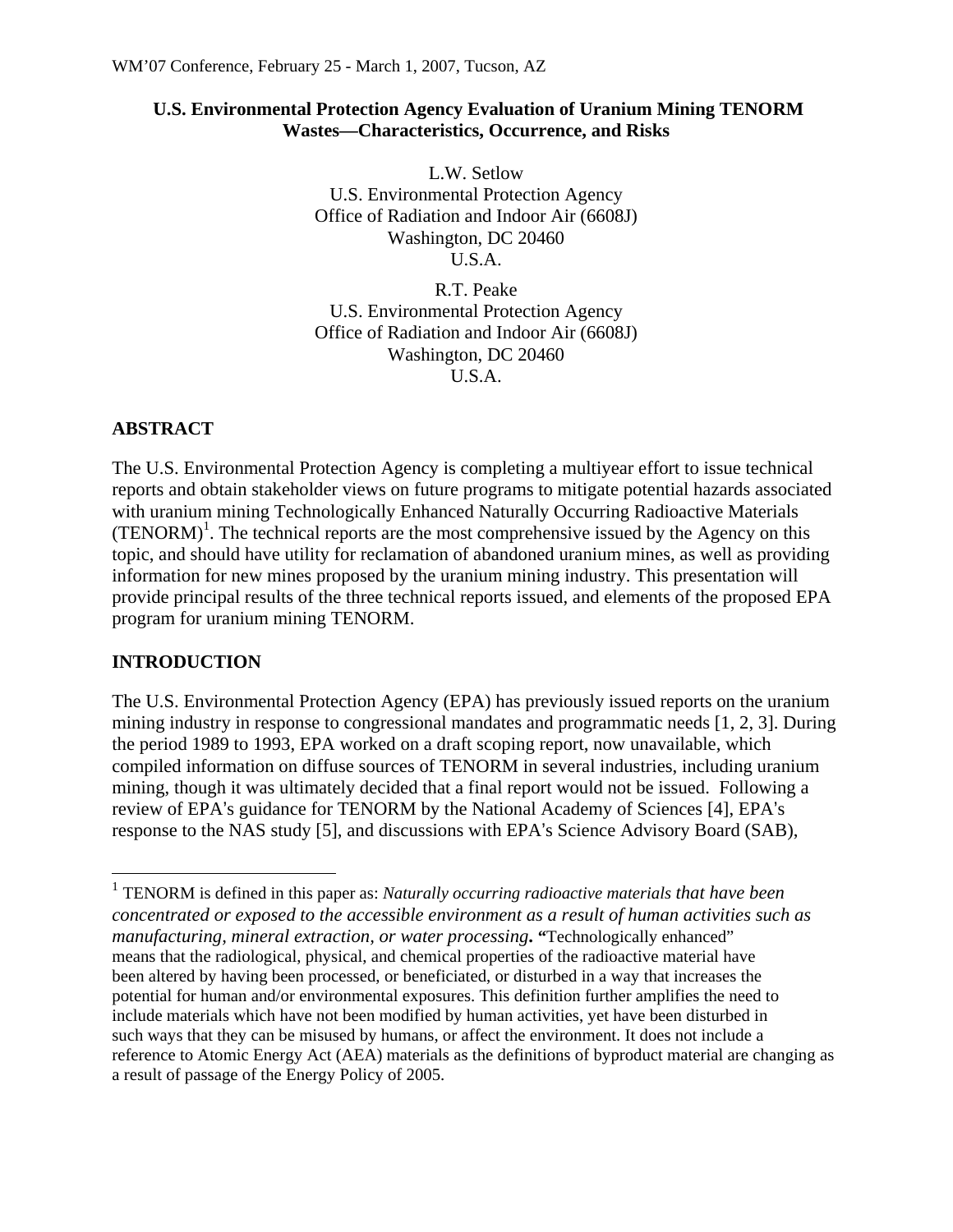EPA's Radiation Protection Division decided that a further review of the current hazards associated with uranium mining TENORM was warranted.

The SAB [6] agreed with EPA's intent to make TENORM documents useful to a broad audience, but also recommended that the whole life cycle of a TENORM source, in this case uranium extraction, be considered beyond regulatory or inter-agency considerations, and that the impacts of non-radiological contaminants also be examined in the Agency's technical reports. In addition to most sources of TENORM, EPA has authorities for environmental standard setting under the Uranium Mill Tailings Radiation Control Act, cleanup of hazardous waste sites which currently include some former uranium mines, and assistance to Native Americans that has included environmental reviews of proposed *in situ* leach (ISL) facilities license applications.

The Agency plans to issue its technical report on uranium mining TENORM in two volumes as described below, and has separately published a digital uranium location database (ULD). The first volume was issued in 2006 with the second to follow in 2007, and drafts of both volumes were peer reviewed. Based on reviewers' comments received on the draft reports as well as meetings with stakeholders to discuss a proposed strategy for its future efforts, the Agency will make a determination on what further steps may be necessary for the purpose of radiation protection from this source of waste material. The specific wastes of EPA concern from this report and study are from conventional open-pit and underground uranium mines, and include overburden, unreclaimed subeconomic ores (protore), waste rock, core hole and drill cuttings, mine and pit (or pit lake) water. Much of the discussion and field data in this paper is derived from the three current EPA reports.

# **MINING AND RECLAMATION BACKGROUND REPORT**

In 2006, EPA issued its *Technical Report on Technologically Enhanced Naturally Occurring Radioactive Materials From Uranium Mining; Volume I: Mining And Reclamation Background*  [7]*.* This document examines the occurrence of uranium in its natural settings in the United States, its industrial uses, and the methods employed over the last century to extract it from ore deposits. In addition, it explores the nature of solid and liquid wastes generated by the extraction methods, and the various reclamation and remediation methods used to restore the extraction site. It also provides some limited information on uranium milling and ISL operations and waste generated by those processes, even though they are considered to be byproduct materials, not TENORM, under the AEA. As well, information is provided on the regulatory agencies responsible for oversight of uranium mining and extraction operations. Rather than summarize the uranium production history, mining and reclamation technology discussions of that report, the discussion below will highlight the principal findings on uranium mine TENORM wastes from that report.

Most uranium mining in the United States has taken place in the Colorado Plateau region including the states of Utah, Colorado, New Mexico, and Arizona, though more than a dozen states have hosted uranium mining operations. Some mines were focused on extraction of just uranium minerals, whereas many mines or mineral prospects were established for extraction of other minerals (such as copper, gold, silver, phosphate, molybdenum, etc.), but uranium was also associated with the deposit. Depending upon economics of the time, the uranium may have been processed and extracted, or left as a mine waste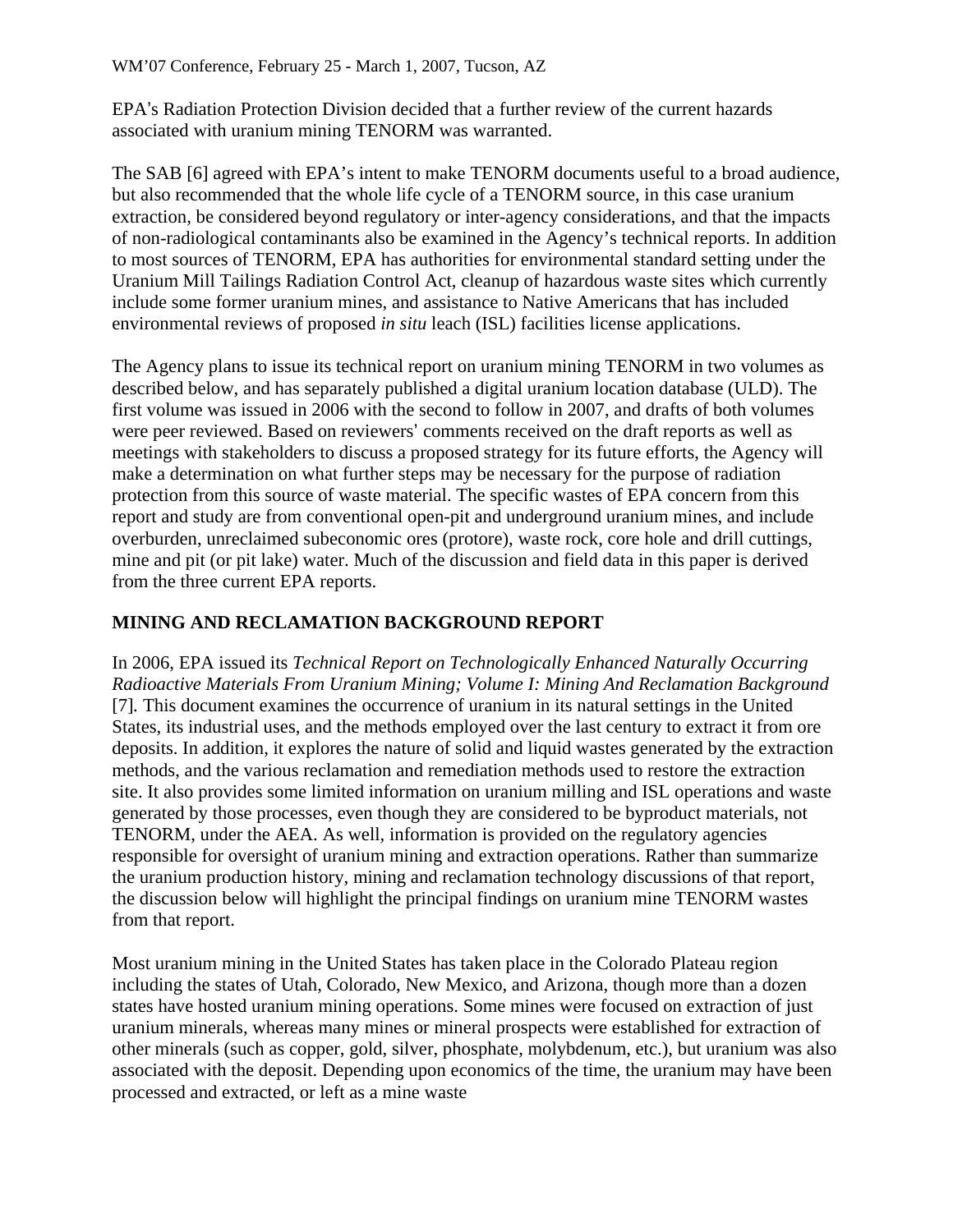Mining is the mechanical process by which mineral ores are extracted from the earth. The term ore implies economic viability in which the value of the metal extracted from the host rock is worth more than the total costs of extraction and site restoration. Protore is mined uranium ore that is not rich enough to meet the market demand and price. This subeconomic ore is often stockpiled at the mine site for future exploitation under the appropriate economic or market demand conditions, but if those conditions do not develop, it may be left as a waste. Overburden is another significant waste material that is classified as TENORM from uranium mining. Overburden overlies the uranium ore body, but is not necessarily enriched in uranium as is protore. Other mine wastes which could be classified as TENORM include waste rock (which is rock void of uranium ore which may have been set aside as waste after removal of top-soil, overburden and uranium ore or veins), drill core and cuttings, and mine and pit (or pit lake) water.

Uranium mining through most of the  $20<sup>th</sup>$  century was dominated by what are termed conventional methods: open-pit mining is employed for ore deposits that are located at or near the surface, while underground mining is used to extract ore from deeper deposits. The early small mining endeavors generated small quantities of waste typically discarded within a few feet to hundreds of feet (100 meters or more) of the mine opening or pit. Generally, tens to hundreds of acres (or hectares) may be covered by overburden and waste rock at surface mining sites. This study found that the surface area affected by major underground mining activities generally involves less than about 50 acres (20 hectares). Conventional mines, many now abandoned, are scattered over wide areas of the West as can be seen in Figure 1.

The volume of waste produced by surface, open-pit mining is a factor of approximately 45 greater than from underground mining, based on their respective averages. Thus, the amount of overburden generated from open-pit mines far exceeds that of underground mines. The U.S. Geological Survey estimated for EPA [8] that the total amount of waste rock generated by the approximately 4,000 conventional mines in its data files is between one billion and nine billion metric tons of waste, with a likely estimate of three billion metric tons. The characteristics of overburden and waste rock from conventional mines depend on the geology of the zone where the ore was originally mined, and how the waste was subsequently treated. Overburden and waste rock can include huge boulders that may have been broken down with explosives and heavy machinery into particles as small as clay size.

Increased use of ISL as an "unconventional", though now relatively common, mining method, has significantly reduced the volume of solid waste generated. The solid waste from ISL is regulated by the NRC or its Agreement States as byproduct material, not TENORM, and consists of: (1) soil and weathered bedrock material, (2) waste from drilling of injection and production wells, and (3) solids precipitated during storage and processing of fluids in holding ponds. EPA found that the total areal extent of an ISL operation may be large, covering from 200 to more than 6,000 acres (81 to 2,430 hectares), depending on how drill holes are situated, and how extensive evaporation ponds are, though the surface facilities themselves may take up only a small part of the total acreage [9]. Available data are insufficient to estimate the total amount of solid and liquid wastes generated by existing and previous ISL operations.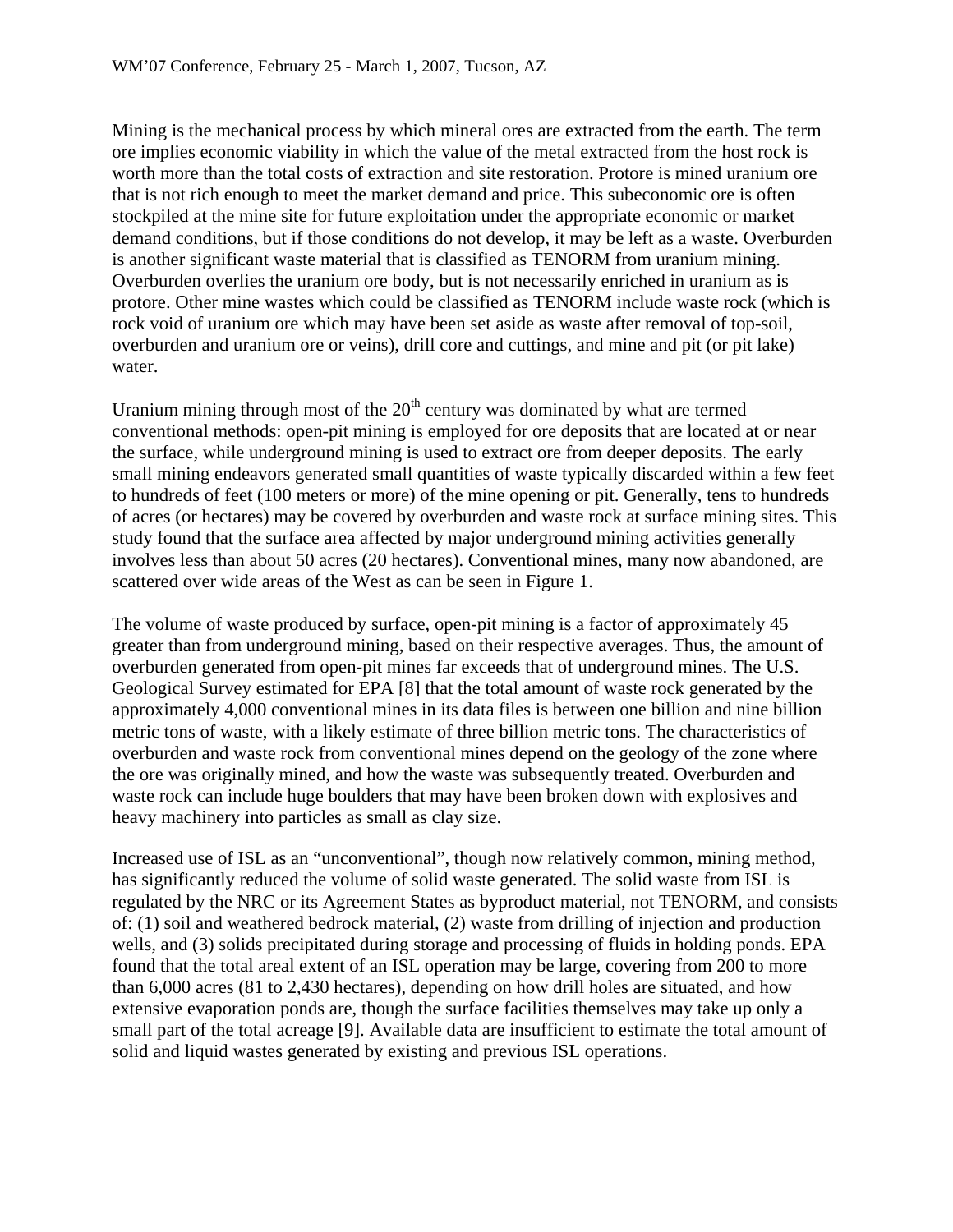

Figure 1. EPA Uranium Location Database uranium locations in the western U.S. A discussion of this EPA database [10] is found in the text further below]

Radiation and hazardous materials studies from mine reclamation assessments indicate that material identified as "waste" or "overburden" varies widely in radium-226 activity, but that for most waste piles dominated by overburden material, measurements higher than 20 pCi/g (0.74 Bq/g) are unusual. Protore, on the other hand, can be considerably higher in radium-226 activity, with most material in the range of 30–600 pCi/g (about  $1-22$  Bq/g) [9]. As a point of comparison, information on radionuclides present in ISL operation wastewater ponds is very limited. Liquid wastes from those operations, regulated by the NRC or its Agreement States, have some residual uranium and radium-226 activities that range from background levels (<2 pCi/L) to concentrations as high as 3,000 pCi/L (111 Bq/L). Solid wastes from ISL operations can have several hundred ppm uranium and 300–3,000 pCi/g radium-226 (about  $11-111$  Bq/g) [11].

Radon measurements in some abandoned underground mines where mechanical ventilation has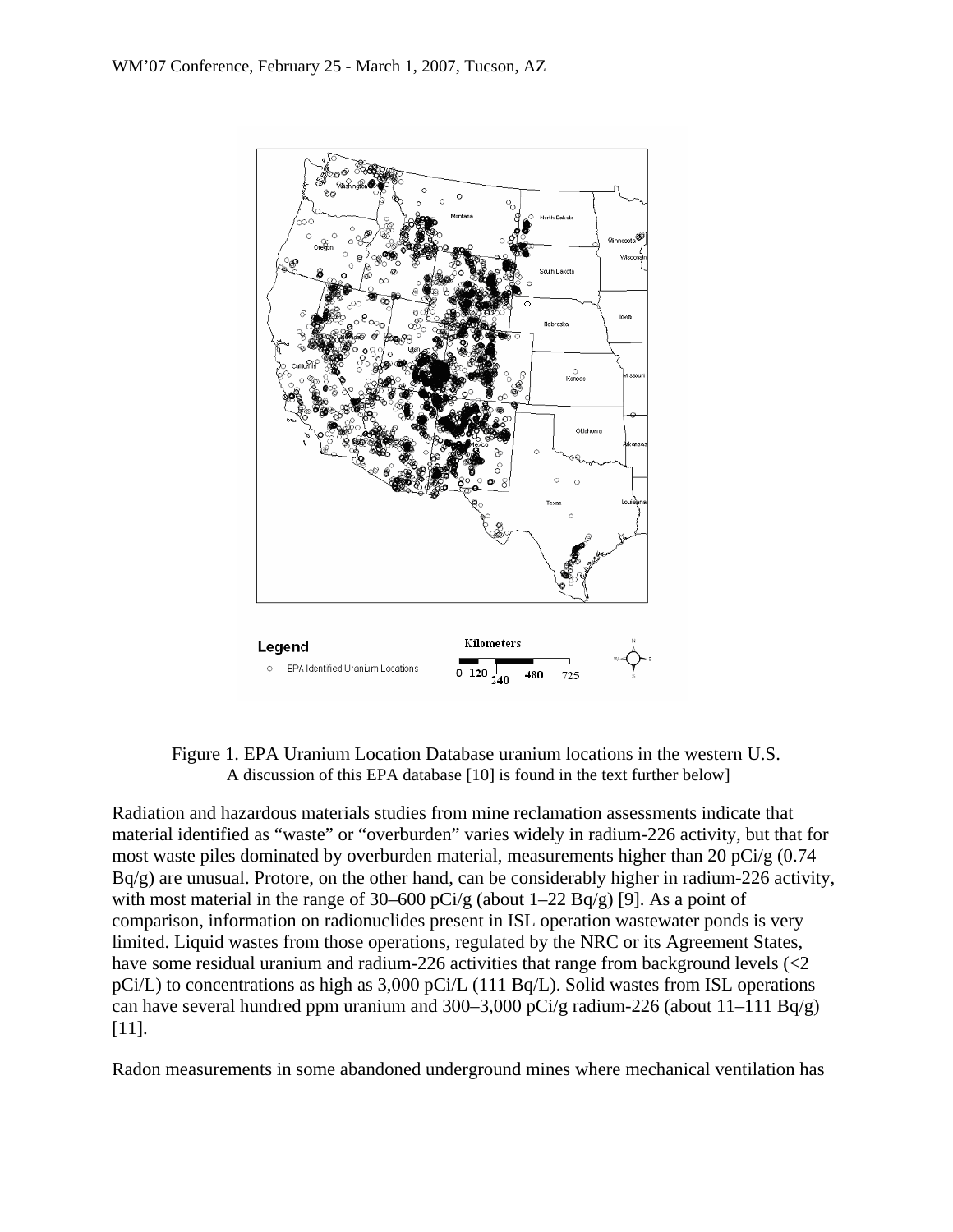ceased are quite high, and pose risks for prolonged human exposure to the public or workers during recreational visits, exploration of old workings for geologic purposes, or reclamation activities. As an example, radon readings by alpha track canisters installed at underground mine portals of the Ross Adams uranium mine in Alaska measured from 212 pCi/L to 540 pCi/L (about 8 to 20 Bq/L) [12]. Unlike barren or low-activity waste rock, waste rock and protore piles with elevated activity not only form more radon, but in many districts they release a great deal of that radon to pore spaces, and the radon is free to migrate.

Radon flux rates from overburden are difficult to characterize because of the rock's diverse physical forms and matrices, and diverse emplacement and disposal methods. Field measurements indicate that average radon flux rates vary from about  $2-60$  pCi/m<sup>2</sup>s (about 0.07–2) Bq/m<sup>2</sup>s) for overburden materials to as high as a few hundred pCi/m2s (> about 7 Bq/m<sup>2</sup>s) for low-grade ore materials [13, 14]. The broad range of radon flux rates is due, in part, to varying radium concentrations (the parent radionuclide) found in protore that is at times disposed of with overburden. Radon flux rates much higher than these have been reported for undisturbed natural rock outcrops adjacent to uranium extraction operations.

Elevated gamma radiation is always found at uranium mine sites. The primary contributors to gamma exposure are the decay products of radium; the higher the radium present, the higher the ultimate gamma exposure rate. Radium content is also roughly proportional to uranium content in raw mine materials. A review of abandoned mine reclamation studies [7—see Appendix V] examined found exposure rates associated with ambient background levels range from 10 to 85 µR/hr, averaging about 20 µR/hr including background. Protore exposure rates range from 80 to 1,250 µR/hr, with an average value estimated at 350 µR/hr.

A number of heavy metals may occur in association with uranium deposits and wastes from uranium mining. Heavy metals on site, particularly arsenic, can be of concern, and can pose serious risks if they migrate to groundwater. Waters affected by uranium mining may be on, adjacent to, or at some distance from a mine or mines. Uranium and thorium, and radium to a lesser extent, can be mobilized by either acidic or alkaline solutions. Pyrite and other sulfurbearing minerals are key determinants as to whether acid mine drainage occurs.

Mining reclamation is the act of returning a mine to a long-term stable condition, or to its original contour, to ensure the safe reuse of the site by both current and future generations. When possible, a reclamation plan aims to return the affected areas to previously existing environmental conditions. Differing views as to what is an acceptable environmental condition for reclaimed mining sites explain the varying regulatory requirements for uranium mining sites. The existence of bonding requirements and/or financial guarantees in the cases where private parties are involved in the mine may also play an important role in determining the extent of reclamation. Extraction facilities licensed by the NRC or its Agreement States are required to have bonds sufficient to allow a third party to reclaim the property should the company holding the site fail. Additionally, regulatory requirements affect selected reclamation techniques, as some techniques may be adequate to meet less stringent requirements, but will not be suitable for more restrictive requirements. In some cases, the remoteness and aridity of a site and reduced risk for human exposure may affect decisions on whether a site is in need of reclamation, or the extent to which it is reclaimed, if at all.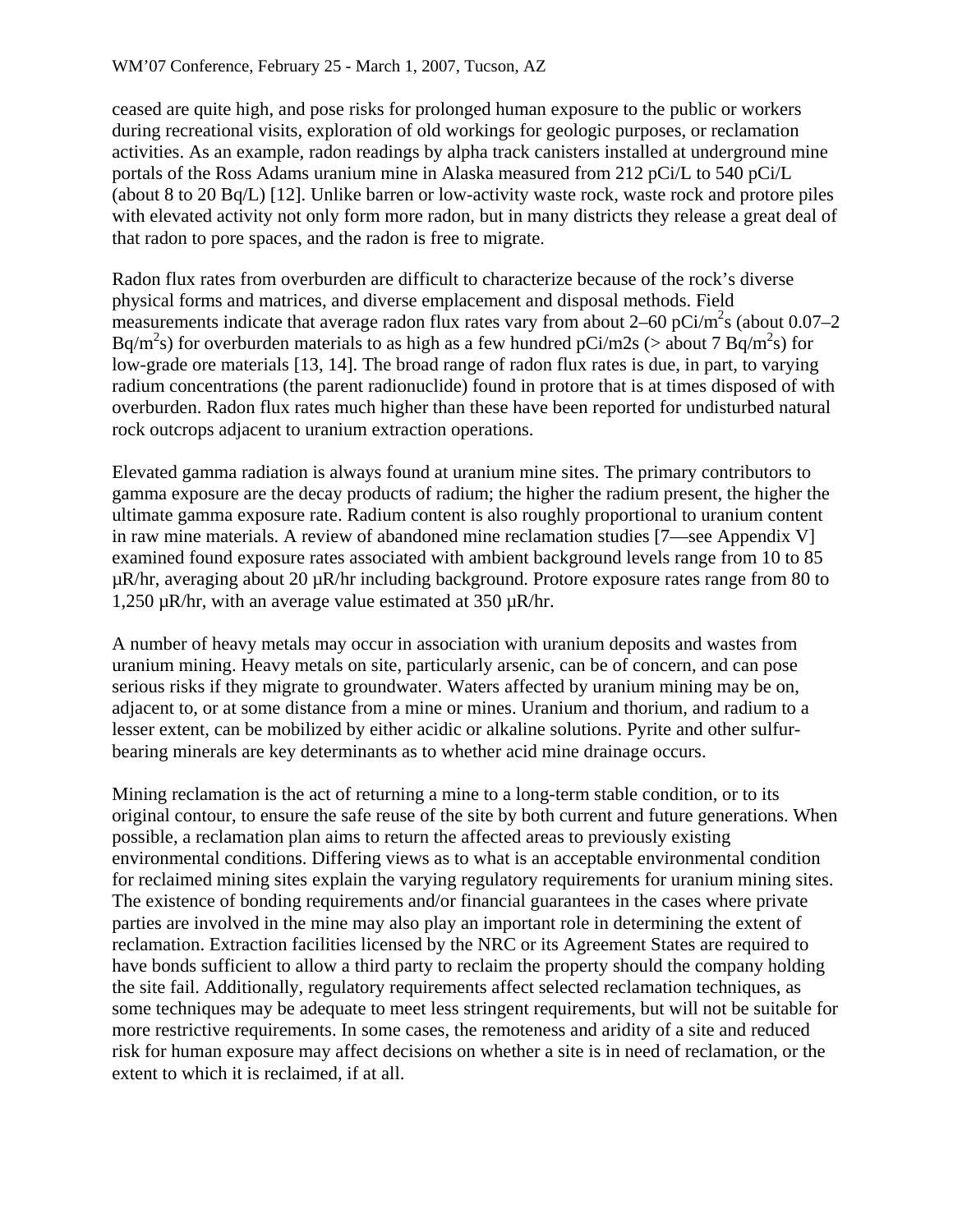Data from a Department of Energy/Energy Information Administration study [15] reveal that the costs of reclamation without site monitoring for 21 mines ranged from a low of \$2,337/hectare of disturbance to a high of \$269,531/hectare of disturbance. The average total estimated cost is \$13.9 million per mine. Many smaller mines less than 25 acres (10 hectares), which may constitute the majority of currently unreclaimed mine-scarred lands, especially in arid regions, may require remediation costs on the order of \$45,000 or less [16]. This cost would be incurred to bury waste piles back in a pit or underground mine opening, clean up the soil to lower radionuclide and metal levels, and close or armor the mine opening with rock. Remediation actions under CERCLA for spilled ore off-site of a mine can be expensive. U.S. DOE/EIA in 1995 estimated average decommissioning costs for ISL operations were an estimated \$7 million. On the other hand, cleanup in 2005 of 12 sites where ore had spilled off of ore trucks on the haul road between the Midnite Mine and the Dawn Mill in Washington State [17], some 18 miles (29 km) distant, amounted to a cost of approximately \$357,500.

## **RISK ASSESSMENT REPORT**

A second report, *Technologically Enhanced Naturally Occurring Radioactive Materials (TENORM) from Uranium Mining: Volume II: Investigation of Potential Health, Geographic, and Environmental Issues of Abandoned Uranium Mines* [18] scheduled to be issued in draft in 2007, for additional public comment, examines, in a general way, the potential radiogenic cancer risks from abandoned uranium mines, as well as environmental and geographical issues associated with those mines. The intent of that report is to generally identify who is most likely to be exposed to uranium, and where the greatest risks may be found.

The definition of a mine leads to problems with determining how many mines really exist. Even a single data set may have different interpretations for what could be considered a mine. Records may indicate multiple mine portals for an underground mine, for example. It is not surprising that different sources have identified different numbers of mines. EPA has compiled a database of locations association with uranium [10], described further below, from the different sources and has identified about 15,000 records, from which redundant records have been removed to the extent possible. The EPA database lists several thousand more locations than any other publicly available data set.

Querying EPA's ULD with software tools from ArcView geographic information system software, using population data from the 2000 census [19], it is estimated that approximately 75 percent of uranium mine and other recorded uranium locations were on federal and Tribal lands. With the large number of locations on federal land, people who use these sites for recreation would most likely have a high potential for exposure to uranium mine wastes. An exception to this would be the uranium mines on Tribal lands, where the Tribal members could potentially receive the greatest exposure.

In conducting risk assessments for this report, information obtained as a result of field studies conducted by EPA as well as literature surveys were utilized. It was concluded that there are several possible scenarios through which humans could be exposed to the various hazards posed by uranium mining TENORM: on-site recreation, homes with contaminated building materials, on-site residents, and near-by (adjacent) residents.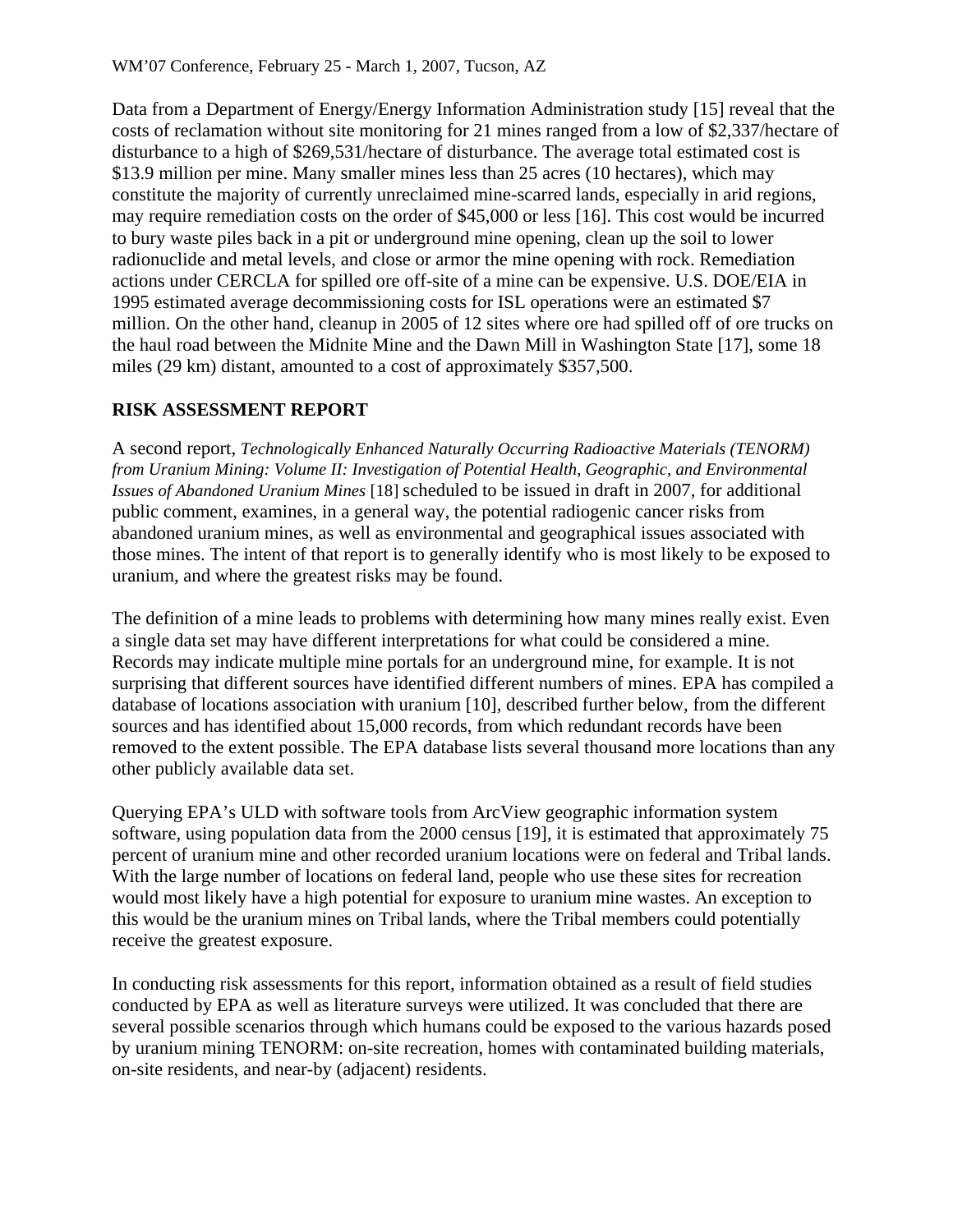A recreational use could be considered to be one in which the abandoned uranium mine is visited only occasionally by hikers, campers or driven through by all-terrain vehicles. Recreational use also may occur for a site that children may visit if it is located near houses, as, for example, on Tribal lands in the Colorado Plateau. Other exposures might include sites visited by hikers, or swimmers to open-pit mine lakes. Other than the Tribal situations, it is likely people could visit unreclaimed uranium mines for short periods of time, such as two weeks, which is the common maximum time for which the National Park Service issues back-country permits. The primary exposure pathways would be external exposure and drinking contaminated water. Pathways of secondary importance include inhalation of dust, exposure to radon, ingestion of dust on dried or prepared foods, and inadvertent ingestion of soil.

A second scenario that has been known to occur, but whose frequency is unknown, is the situation in which uranium mine waste materials are used for building construction. Although most of the uranium locations are in areas where recreation is the most likely scenario, some uranium locations are near roads, including unimproved dirt roads, where waste material could be accessed. These materials could be transported from a nearby site and used in the construction of houses when other building materials are too difficult or expensive for a home owner to obtain. A third scenario is an individual who lives on the site of a previous uranium mine, while a fourth scenario is someone who lives adjacent to a mine site. Figure 2 provides an example of a house constructed with uranium mine wastes, but whose residents also lived adjacent to a mine and its wastes.

Multiple approaches were taken to understand the risks at these sites. These include reviewing existing data discussed earlier, using geographically based queries of uranium mine and population data, the Superfund Soil Screening Guidance (SSG) approach [20, 21] for chemicals and radionuclides whenever applicable, risk calculations produced for the radionuclides in drinking water regulation [22], and the use of RESRAD BUILD 3.21 [23] for examining building materials. This approach allows for using applicable peer-reviewed methodologies. Using the conservative SSG for radionuclides methodology, some estimates were made of cancer risk for different time periods and different concentrations for natural uranium, Ra-226, and Th-232. Natural uranium was assumed to include U-234, U-235, and U-238, in natural isotopic abundances. U-238 is in secular equilibrium with its short-lived progeny, U-234 is in secular equilibrium with Th-230, while U-235, Ra-226, and Th-232 are in secular equilibrium with their entire decay chains. The slope factors for natural uranium are expressed in terms of pCi of U-238. Arsenic was evaluated using a similar approach, but using the general SSG methodology.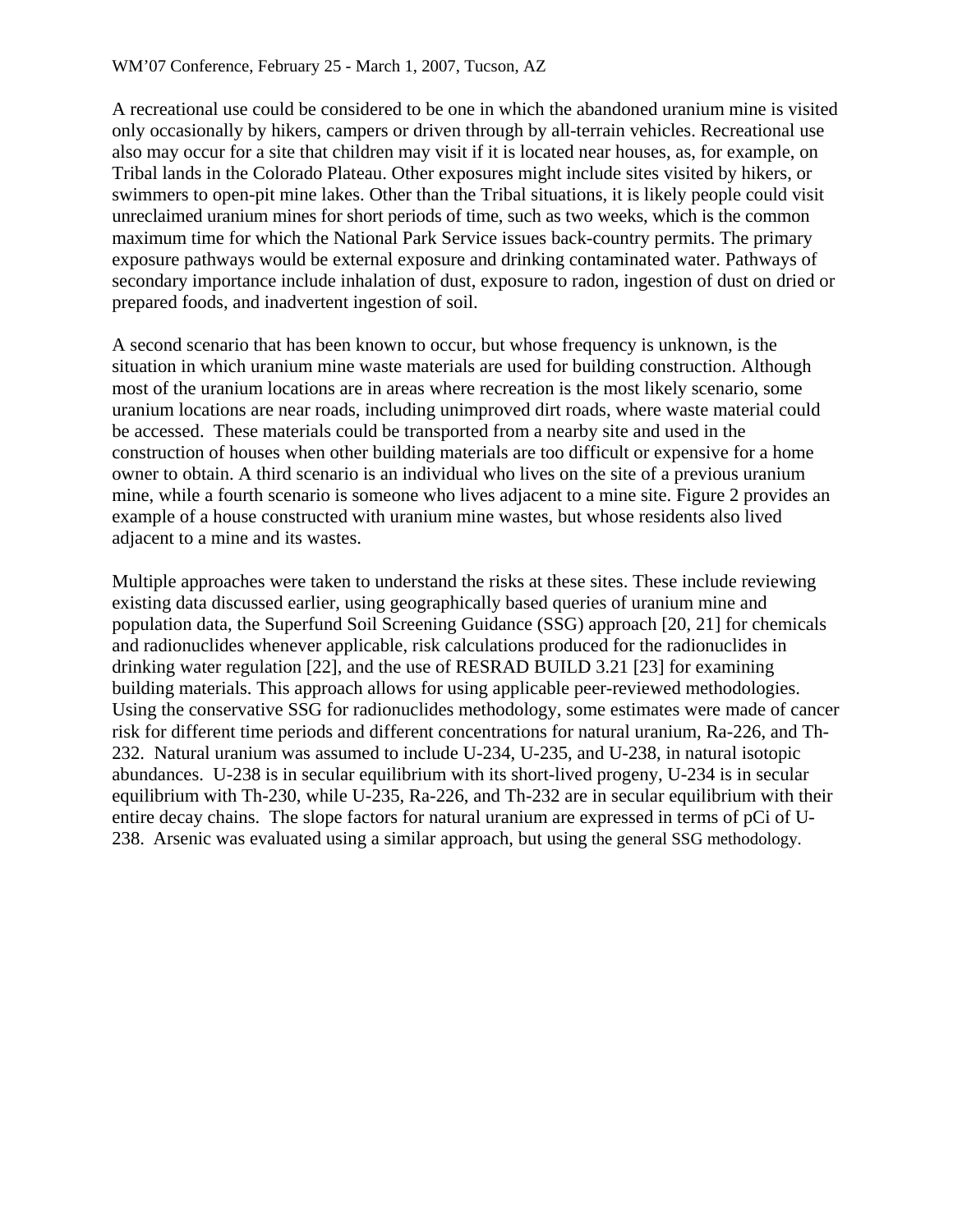

Figure 2. Navajo house adjacent to a uranium mine in northern New Mexico**.** Radioactive waste rock from uranium mine (now reclaimed) in left foreground of picture was used to build foundation for house shown in upper right. The house was subsequently reconstructed by the Navajo Nation to remove contaminated building materials.

The SSG methodology assumes a linear relationship between a person's incremental cancer risk from exposure to radium (Ra-226), thorium (Th-232), and natural uranium (U-238 + U-235). The incremental cancer risk level of  $10^{-6}$  is usually the baseline level of risk that is acceptable, and  $5 \times 10^{-4}$  is typically at the high end of the range of acceptability. Thus the Soil Screening Levels (SSLs) are evaluated for this range. External exposures are presented here as they produce the greatest risks.

Soil Screening Level (SSL) = TR / (  $SFE * EF/365 * ED * ACF * [ETO + (ETI * GSF)]$  )

| where:     |     |                                                                                                        |                                                                                                             |
|------------|-----|--------------------------------------------------------------------------------------------------------|-------------------------------------------------------------------------------------------------------------|
| TR         | $=$ | Target cancer risk (unitless)                                                                          | variable $(10^{-6} - 5 \times 10^{-4})$                                                                     |
| <b>SFE</b> | $=$ | Slope factor for external exposure to soil contaminated<br>to an infinite depth (risk/y per $pCi/g$ )† | $8.49 \times 10^{-6}$ for Ra-226<br>$1.23 \times 10^{-5}$ for Th-232<br>$2.14 \times 10^{-7}$ for U-natural |
| EF         |     | $=$ Exposure frequency (days/year)                                                                     | variable                                                                                                    |
| ED         |     | $=$ Exposure duration (year);                                                                          |                                                                                                             |
|            |     | results in risk per total number of days on site                                                       |                                                                                                             |
| ACF        |     | $=$ Area correction factor for smaller sites                                                           |                                                                                                             |
|            | $=$ | 0.9 if area $< 1,000 \text{ m}^2$                                                                      |                                                                                                             |
| <b>ETO</b> | $=$ | Estimated fraction of time outdoors on site                                                            |                                                                                                             |
| ETI        | $=$ | Estimated time indoors                                                                                 | $\theta$                                                                                                    |
| GSF        |     | $=$ Gamma-shielding factor                                                                             | 0                                                                                                           |

† Includes short- and long-lived decay products, as discussed in preceding section. Slope factors for radionuclides for all exposure pathways are based on U.S. EPA (http://www.epa.gov/radiation/heast/index.html).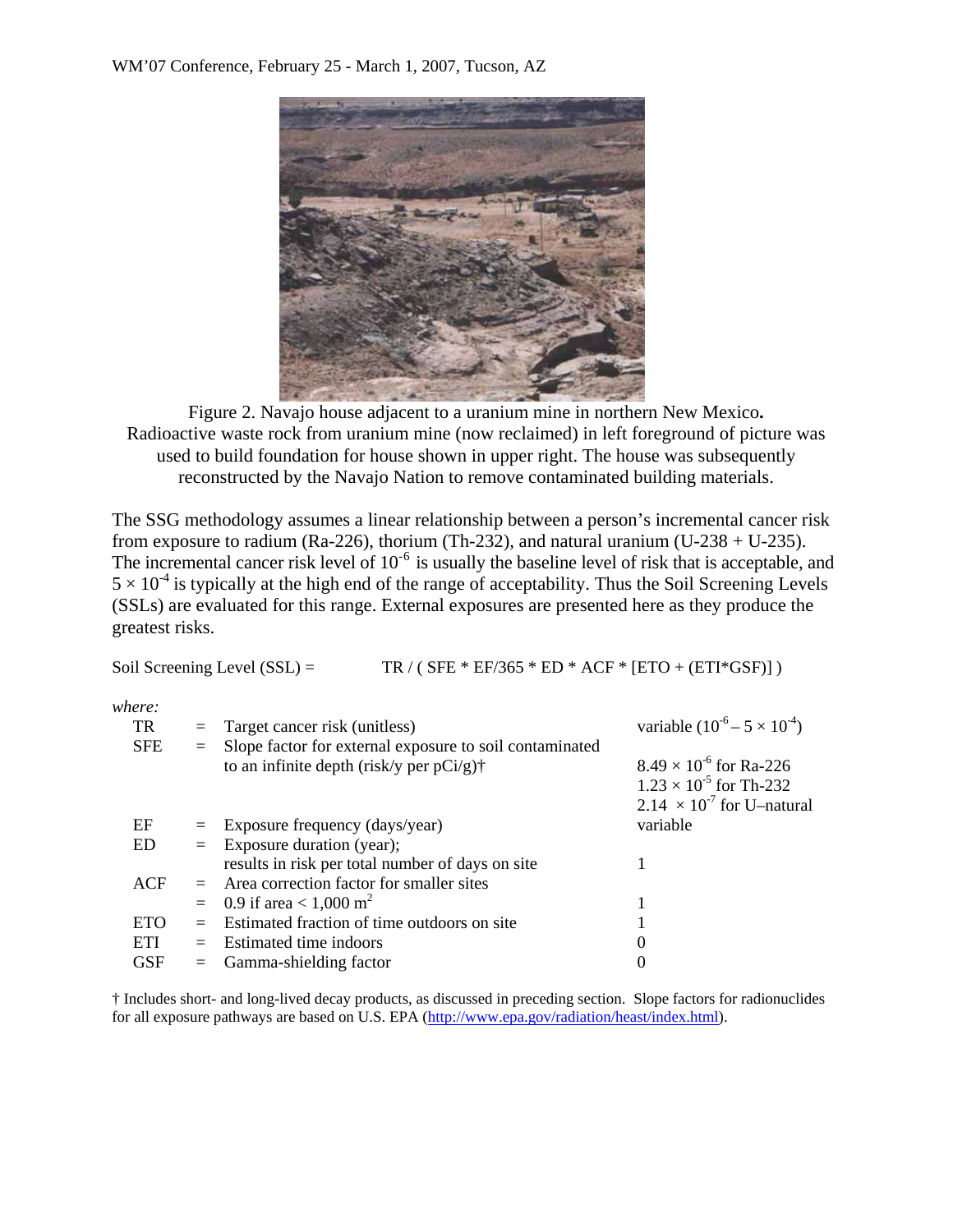## **Recreational Exposure Scenario**

For a Superfund target risk of  $1 \times 10^{-6}$  for 14 days of exposure and the assumptions stated above, the Ra-226 soil screening level would be  $\sim$ 3.1 pCi/g ( $\sim$ 114 Bq/kg), but for one day of exposure at a  $1 \times 10^{-6}$  target risk, the Ra-226 soil screening level would be ~43 pCi/g (~1,590 Bq/kg). Exposure to 12.3 pCi/g (454 Bq/kg) of radium, in secular equilibrium with its progeny, for 350 days, would result in a cancer risk of  $10^{-4}$ . Table I illustrates the relationship between radium concentration and risk for different times of exposure.

In developing the recreational scenario, it was conservatively assumed that the exposed individual spends the entire day at the site, with no indoor time—that is, the individual spends all day on the waste material and sleeps in a tent or other light structure that provides no appreciable shielding. Since no time is spent indoors, the indoor part of the equation with the gamma shielding does not come into play.

Multiple additional recreational scenario risk assessments, which may be found in the full report, were conducted evaluating the dose received from soil ingestion, water ingestion, dust inhalation, swimming, and use of all terrain vehicles over uranium mine TENORM wastes, with exposures to uranium, radium, thorium, strontium and arsenic. For the occasional visitor to abandoned mines, the mine wastes typically won't produce much of a radiation risk. However, individuals who visit a site for long periods of time, or frequently, can incur substantial risks.

|                                     | <b>TARGET CANCER RISK</b>                       |                    |                    |                        |                    |                    |
|-------------------------------------|-------------------------------------------------|--------------------|--------------------|------------------------|--------------------|--------------------|
| <b>EXPOSURE FREQUENCY</b><br>(DAYS) | $5 \times 10^{-4}$                              | $1 \times 10^{-4}$ | $5 \times 10^{-5}$ | $1 \times 10^{-5}$     | $5 \times 10^{-6}$ | $1 \times 10^{-6}$ |
|                                     | Concentration of Ra-226 in pCi/g (Bq/kg)        |                    |                    |                        |                    |                    |
|                                     | 21,485 (794,945) 4,297 (158,989) 2,149 (79,513) |                    |                    | 430<br>(15,910)        | 215 (7955)         | 43.0 (1591)        |
| 14                                  | 1,535 (56,795)                                  | 307 (11,359)       | 153 (5661)         | 30.7 (1136) 15.3 (566) |                    | 3.07(114)          |
| 30                                  | 716 (26,492)                                    | 143 (5291)         | 72 (2664)          | 14.3(529)              | 7.2(266)           | 1.43(53)           |
| 52                                  | 413 (15,281)                                    | 83 (3071)          | 41.3 (1528)        | 8.3 (307)              | 4.13(153)          | 0.83(31)           |
| 140                                 | 153 (5661)                                      | 30.7 (1136)        | 15.3 (566)         | 3.07(114)              | 1.53(57)           | 0.307(11)          |
| 350                                 | 61.4 (2272)                                     | 12.3(455)          | 6.14(227)          | 1.23(46)               | 0.614(23)          | 0.123(5)           |

Table I. Screening Levels for External Exposure to Ra-226.

#### **Building Material Exposure Scenario**

In the Grand Junction, Colorado area, thousands of homes and properties have used uranium mill tailings [1] in the past as a source of construction sand, gravel, and clays. But a number of homes have also been built with materials that have been attributed to "uranium ore" that are not mill tailings. EPA has provided support for identifying buildings on Tribal lands constructed with uranium mine wastes. A specific case of the potential problem on Tribal lands is illustrated by houses with elevated radioactivity found in the Monument Valley area of Utah [24]. In April 2001, EPA razed and removed a building that had been used as a hogan (sacred home) by a Navajo family. The hogan was a small, one-room round structure with a concrete slab for a floor and stucco walls, although the building originally had a dirt floor.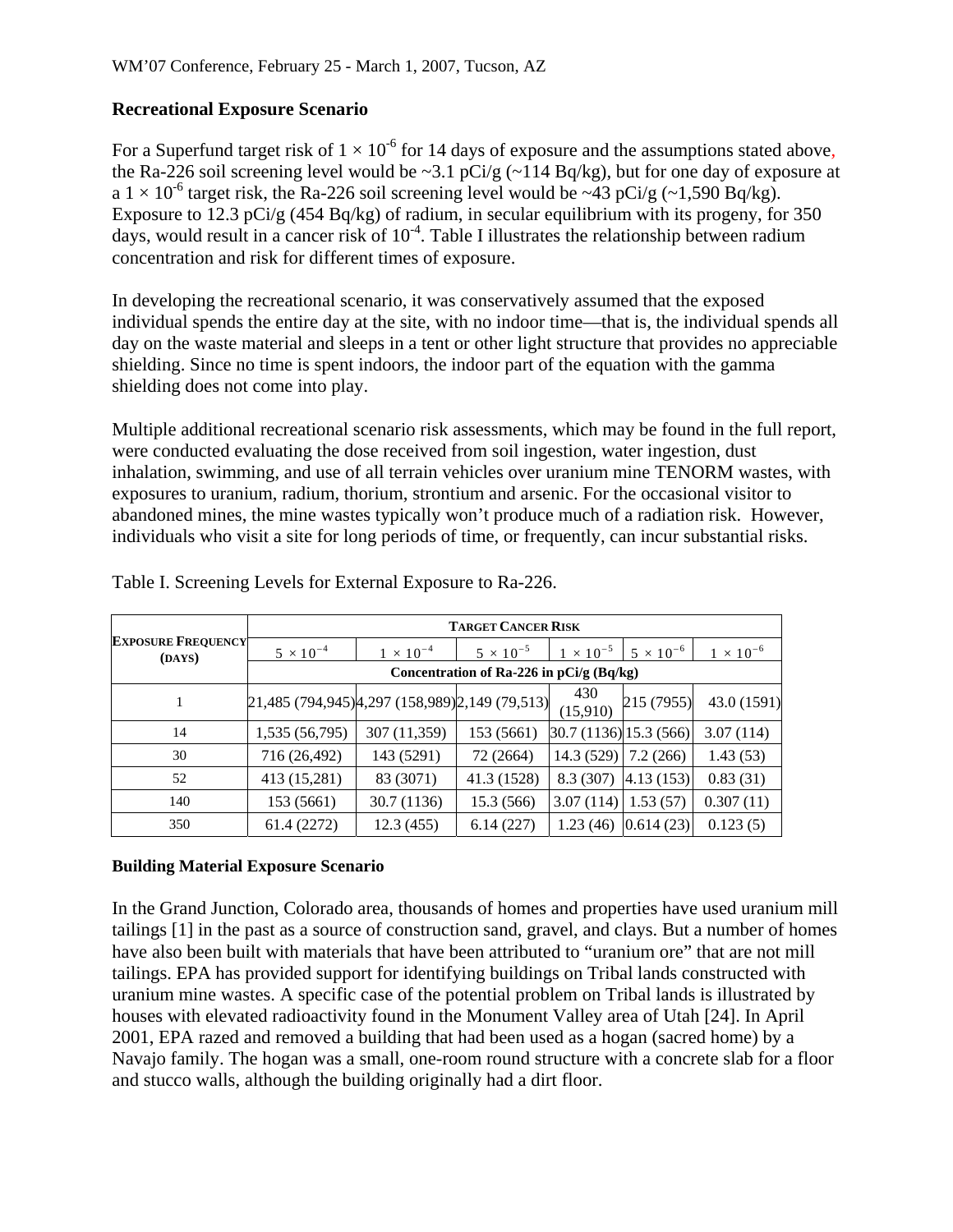Short-term gamma-ray exposure rates and radon concentrations were measured prior to the demolition of the hogan. Radiation exposures were between 370  $\mu$ R/h and 600  $\mu$ R/h. This is equivalent to doses in air of  $325-525 \mu$ rad/h (~3-5  $\mu$ Gy/h). (Typical indoor background dose rates are in the range of  $1.2 - 16 \mu$ rad/h  $[12–160 \text{ nGy/h}]$ ). Several stones in the hogan exhibited levels of 1,000 µR/h on contact. Short-term indoor radon measurements using multiple methods averaged 50–90 pCi/L  $(1,850-3,300 \text{ Bq/m}^3)$  under pseudo-closed conditions. Outdoor exposure rates as high as 75  $\mu$ R /h at 3.3 feet (1 m) from the structure were observed. Stones used in the exterior construction produced exposure rates of  $500-1,000 \mu R/h$ . Inspection of the floor after demolition revealed that uranium ore had been used as aggregate for the concrete. Apparently, the source of the sand and stones in the building material was a nearby uranium mine or an outcrop adjacent to the mine.

Readily available construction materials, including clay, sand, gravel, cobbles, and boulders in above-ground piles from these wastes, make them attractive for houses, stoves, chimneys, and barbecues, and for stucco, cement for log houses, driveways, walkways, and fill dirt. To identify potential gamma and radon exposures over a range of uranium and radium concentrations from contaminated concrete used as building materials for the floor and each wall, we used the RESRAD-BUILD 3.21 computer code [23].

The building we used for our modeling was based on the concrete Monument Valley Navajo hogan. The building modeled had one room with a floor area of 16.4 x 16.4 feet or 269 ft2 (5 x 5 m or 25 m2). Each wall is assumed to be 8.2 feet (2.5 m) high, 16.4 feet (5 m) long, with an area of 134 ft2 (12.5 m2). Occupancy is assumed to be 70 percent for 365 days a year [25]. Since the calculations were scoping in nature, we used the RESRAD-BUILD default parameters. We assumed that the floors and walls were made of concrete, the radium and uranium concentrations were equal, and the receptor was at a height of 3.28 feet (1 m). However, RESRAD-BUILD calculates the contribution of the floor and the wall, so that the contribution from each part can be separated. The calculations assume no contribution from the soil. The concrete was assumed to be 6 inches (15 cm) thick, with a density of 2.4  $g/cm3$ . Results are presented in doses, which is what RESRAD-BUILD calculates. From the modeling conducted using RESRAD-BUILD, we calculated doses from external exposures to U-238 and Ra-226 in full secular equilibrium with their short-lived progenies.<sup>2</sup> These doses are listed in Tables II and III

| <b>Activity Concentration</b><br>$pCi/g$ (Bq/kg) | Dose from Floor<br>$mrem$ ( $mSv$ ) | Dose from One Wall<br>mrem (mSv) |  |
|--------------------------------------------------|-------------------------------------|----------------------------------|--|
| 1(37)                                            | 1.88(0.02)                          | 0.554(0.006)                     |  |
| 50 (1850)                                        | 93.9(0.9)                           | 27.7(0.3)                        |  |
| 150 (5550)                                       | 282(2.8)                            | 83.1(0.8)                        |  |

Table II. Doses from 30 years of External Exposure to U-238 in a Navajo Hogan The dose from the floor is about equal to all of the walls combined.

 $\overline{a}$ 

 $2^2$  This is somewhat different from the way uranium was characterized in the analyses presented in the recreational scenario. In the latter case, all uranium isotopes were assumed to be present in proportion to their natural abundance, and all long-lived progenies except Ra-226 and its decay chain were included, whereas the building scenario analysis addresses only U-238, the dominant isotope, and its short-lived progeny.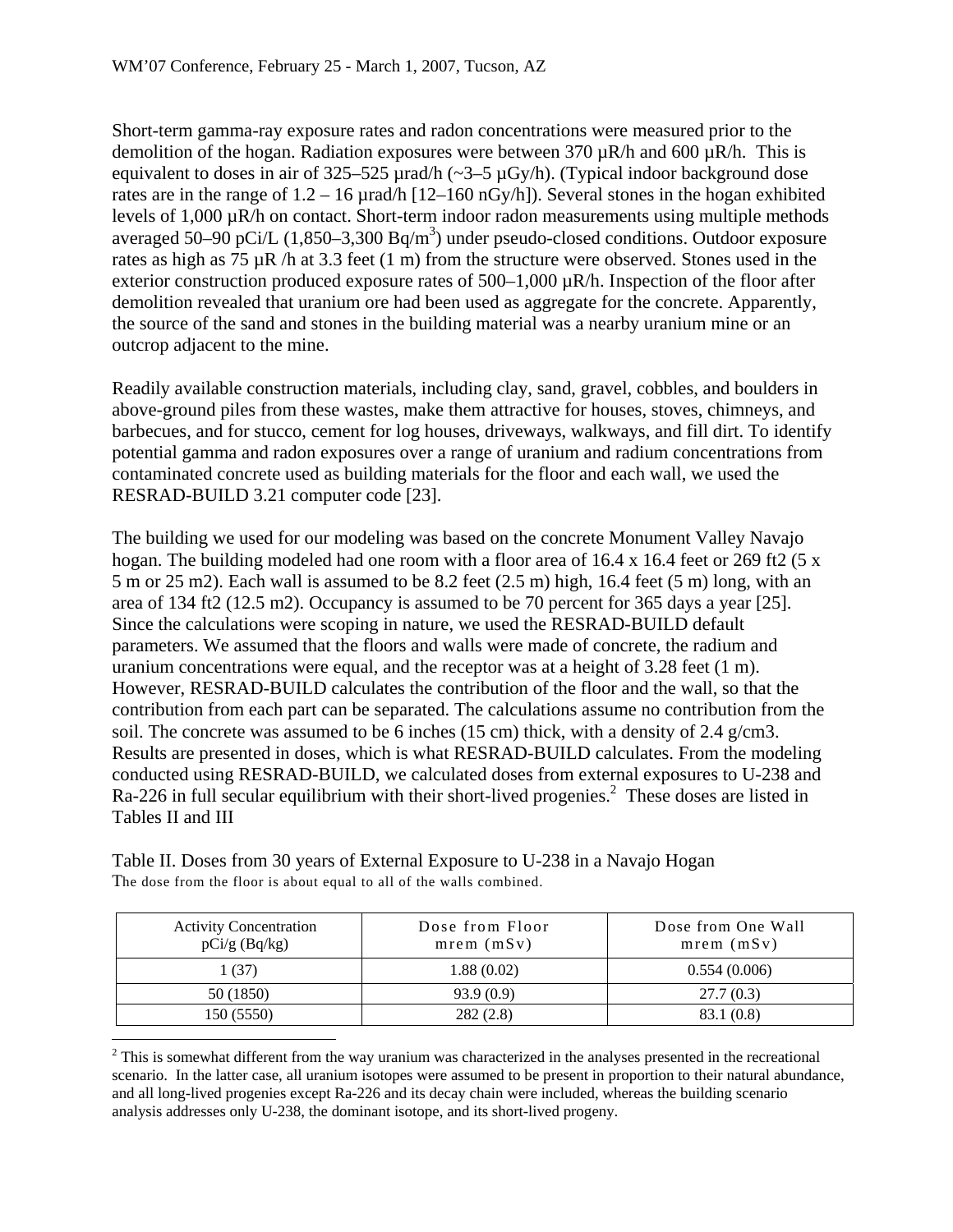| <b>Activity Concentration</b><br>$pCi/g$ (Bq/kg) | Dose from Floor<br>mrem (mSv) | Dose from One Wall<br>mrem (mSv) |
|--------------------------------------------------|-------------------------------|----------------------------------|
| 1 (37)                                           | 139(1)                        | 40(0.4)                          |
| 10(370)                                          | 1394 (14)                     | 401(4)                           |
| 20(740)                                          | 2787 (28)                     | 801 (8)                          |

Table III. Doses from 30 years of External Exposure to Ra-226 in a Navajo Hogan The dose from the floor is about equal to all of the walls combined.

Although U-238 would contribute to the overall radiation exposure, the Ra-226 in the mining waste materials is the more hazardous of the two radionuclides. A concentration of 1 pCi/g (37 Bq/kg) of Ra-226 in the floor is estimated to result in a dose of about 140 mrem (1.4 mSv) during 30 years of external exposure.

#### **URANIUM LOCATION DATABASE**

Released in September 2006 as a digital product, EPA compiled multiple data sets into a larger database on uranium mines or mines with uranium, sites explored for uranium, and mills throughout the United States, though concentrating on sites of the western U.S. The compilation was developed to provide a better understanding of the geographic impacts and potential risks posed by uranium mining, and the coincidence with human, cultural, and environmental resources. The focus of EPA's ULD compilation is the western United States. Because most uranium mining occurred in the western United States, and this Agency effort coincided with a Colorado Plateau initiative in the EPA's Region 8 office in Denver, Colorado, the initial database compilation efforts were focused there.

Working cooperatively with the Bureau of Land Management (BLM), Forest Service (FS), EPA regional offices, Navajo Nation, and state agency offices, multiple western state databases have been incorporated into a master database. The U.S. Geological Survey's (USGS) Minerals Availability System/Minerals Industry Location System (MAS/MILS) and Mineral Resources Data System (MRDS) [26] databases are also included (uranium locations identified in the eastern U.S. and Alaska are solely based on these two databases). Even though these national data sets are presented, it is the different state and more local federal databases that make the data in this effort more comprehensive than the previously released national data sets. The data sets include information on the locations of uranium occurrence and extraction sites, but due to resource and other constraints at the time, did not include the reclamation status of those sites.

Efforts were made to eliminate redundant records, and steps were taken to determine the accuracy of the data and their reliability. A master database is included that represents the result of these efforts. However, the individual databases are included separately as well. Because there were numerous sources of data used in this compilation, however, efforts were made to reduce mine duplication and compare with existing data sources for accuracy. This was done, in part, by comparisons with U.S. Geological Survey (USGS) topographic maps at different scales. An effort was made to develop some indication of the reliability of the data, such as the availability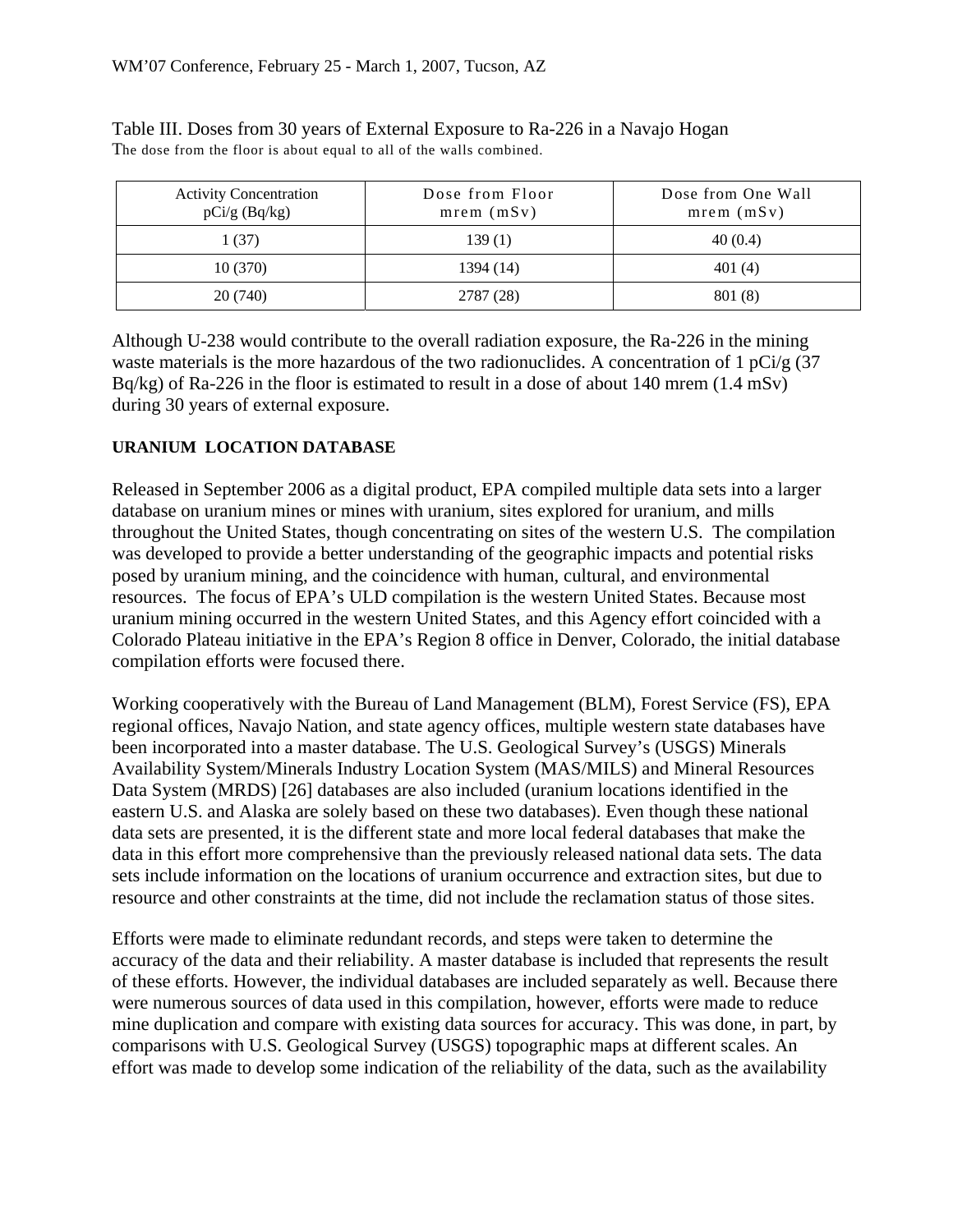of documentation. The result of this effort produced the master database and composite shapefile that can be used as a layer with geographic information systems (GIS).

Completeness, in the sense of whether or not all uranium deposits are listed in this composite database, can never be fully determined. To better understand database completeness, the database composite was compared to the authoritative source of producing mines for Texas, available from the Texas Railroad Commission (RRC). All of the mines in this source are represented in some fashion in the composite database, therefore the composite appears to be complete in this regard. In fact, the reverse finding, that more records of locations in Texas are present in the composite database than in the RRC database, highlights the fact that the composite contains records that may represent individual mine features, "dogholes," and other features which may not meet the definition of a producing mine, but which could be the site of uranium mining wastes.

Although many of the mine locations appear to be accurate within several hundred meters, the accuracy range represented in the composite database is generally between 0 and 1500 meters for database records compared to mines on USGS topographic maps. While this range is broad, it represents an average discrepancy between coordinate information available in the database and the USGS map location where the deposit in question may be found. The ends of this range were determined by comparing a small sample of ULD mine records represented on USGS 1:24,000 scale maps that contained the most mines providing a good comparison sample. The USGS mine locations were deemed authoritative since they were identified from 1:24,000 scale maps (or better) and sometimes confirmed and labeled with mine names using local authoritative data when available.

# **EPA APPROACH TO URANIUM MINING TENORM WASTES**

In order to obtain stakeholder views on the next steps to be taken in EPA's uranium mining TENORM program, a proposed approach has been developed which is predicated on internal analyses of the findings of the technical reports, and sectors of the public most potentially impacted by this waste. EPA intends to meet with stakeholder groups during 2007 to focus and evaluate this proposed approach. In line with its overall strategy for TENORM, there are three main objectives: (1) *to further identify and characterize abandoned uranium mine risks,* (2) *reduce risks from contaminated buildings,* and (3) *participate in activities that reduce risks from uranium mines on federal lands.* 

With respect to EPA efforts to further identify and characterize abandoned uranium mine risks, it is proposed that participating organizations and agencies which contributed to the existing ULD report be asked to provide new information. The information would be for the purpose of compiling a new data set on mines and locations which had been closed or remediated. This would help to better characterize the extent of wastes that still posed potential hazards to members of the public or the environment. EPA would also, to the extent possible with existing resources, provide assistance to EPA regions, federal, state, Tribal agencies as requested to conduct additional health risk assessments. Concerning ecological assessment, it is proposed that additional data would be collected, and that assistance would be provided to others requesting help in this area.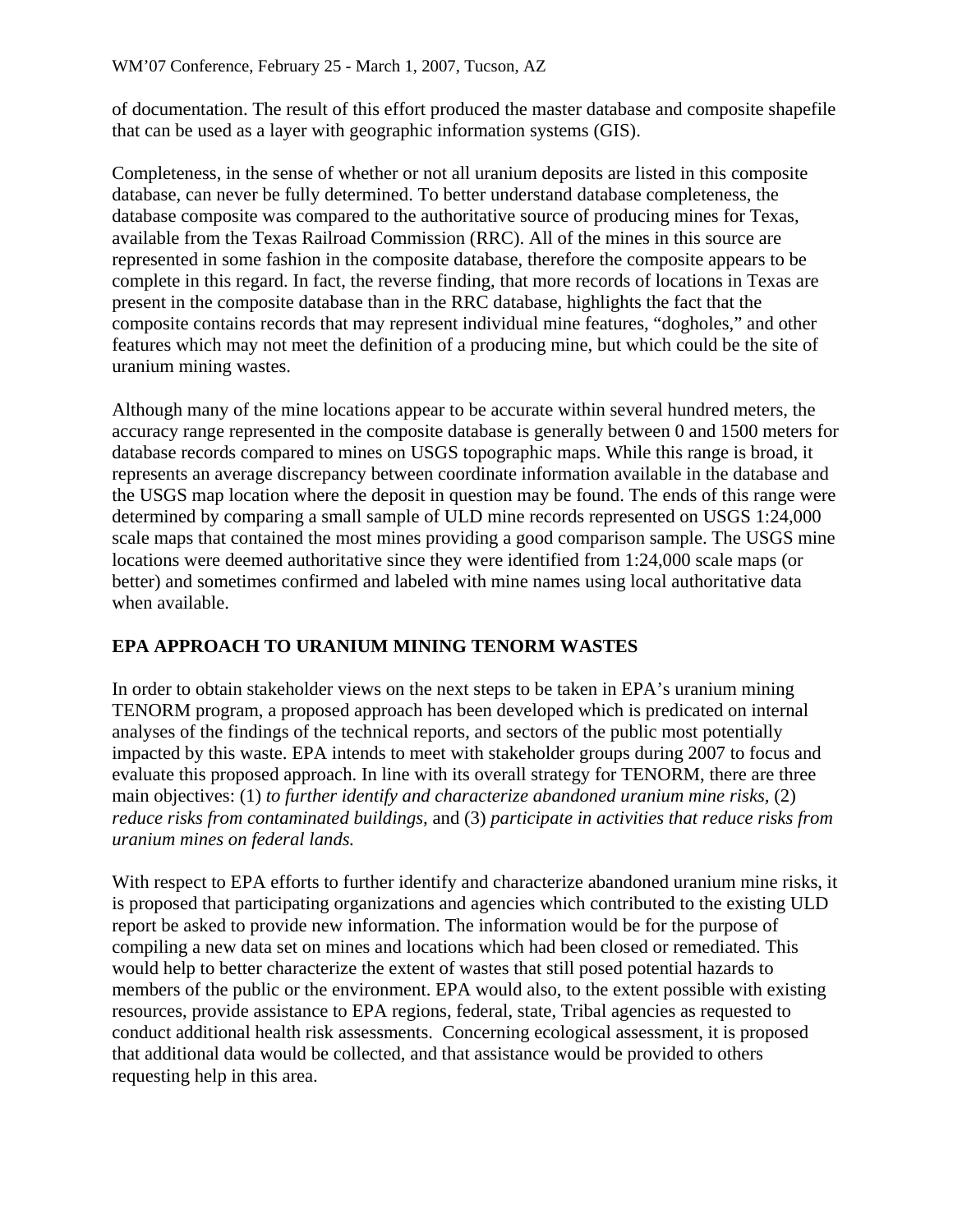Recognizing that there may be numerous houses and other structures built using uranium mine wastes, and that radiation exposures to members of the public may be significant, an important part of the EPA effort will be to reduce risks from contaminated buildings. Experience suggests that these buildings are most likely to be found on Tribal lands. EPA efforts to provide assistance to Tribes as a part of its trust responsibilities would be conducted in coordination with EPA's regional offices. In addition to public education on the risks of using these TENORM wastes for building materials, other aspects of the program could include hazard assessments, efforts to locate the houses, and identifying means of reconstruction or cleanup.

Given that approximately seventy-five percent of uranium locations identified by EPA are on federal lands, EPA proposes to participate in activities that reduce public exposure risks to these TENORM wastes. EPA provided its ULD database in 2006 to other federal land management and science agencies to create the National Mine Land Inventory [27] which can be used by those agencies for example in assessing impacts and hazards from abandoned mine lands, and for identifying abandoned mine lands for future cleanup. Other parts of EPA's potential approach to alleviating these risks on federal lands is to develop non-Superfund related guidance on when, and to what level to reclaim sites, conducting or assisting in site health and ecological assessments when requested.

# **CONCLUSION**

EPA's effort to characterize uranium mining TENORM wastes and their associated hazards is nearing completion. The Agency published in 2006 a technical report on the mining and reclamation background of this material including its physical, chemical, and radiological characteristics, as well as a geographic database on locations with uranium principally in the western U.S. A third technical report which should be finalized in 2007, examines, in a general way, the potential radiogenic cancer risks from abandoned uranium mines, as well as environmental and geographical issues associated with those mines. The intent of these reports is to generally characterize the nature of these materials, how the wastes are created and sites cleaned up, provide an understanding of the governmental agencies responsible for regulating the wastes and mining/extraction sites, identify who is most likely to be exposed to these TENORM wastes, and evaluate where the greatest risks may be found.

Based on the results of this work, the Agency has proposed an approach to reduce the risks and exposures associated with uranium mining TENORM. Meetings with stakeholders, addressed principally to those most impacted by these wastes, will examine the proposed approach and be used to determine EPA's likely next steps.

## **REFERENCES**

- 1. U.S. EPA, 1983 *Report to Congress on the Potential Health and Environmental Hazards of Uranium Mine Wastes*. Vol. 1, 2, 3, EPA 520/1-83-007, (Washington, DC) June, 1983.
- 2. U.S. EPA, 1985, *Report to Congress on Wastes from the Extraction and Beneficiation of Metallic Ores, Phosphate Rock, Asbestos, Overburden from Uranium Mining, and Oil Shale.*  EPA 530/SW-85-003, (Washington, DC) December, 1985.
- 3. U.S. EPA, 1995, *Extraction and Beneficiation of Ores and Minerals: Uranium.* Vol. 5. Technical Resource Document. EPA 530-R-94-032, (Washington, DC) January, 1995.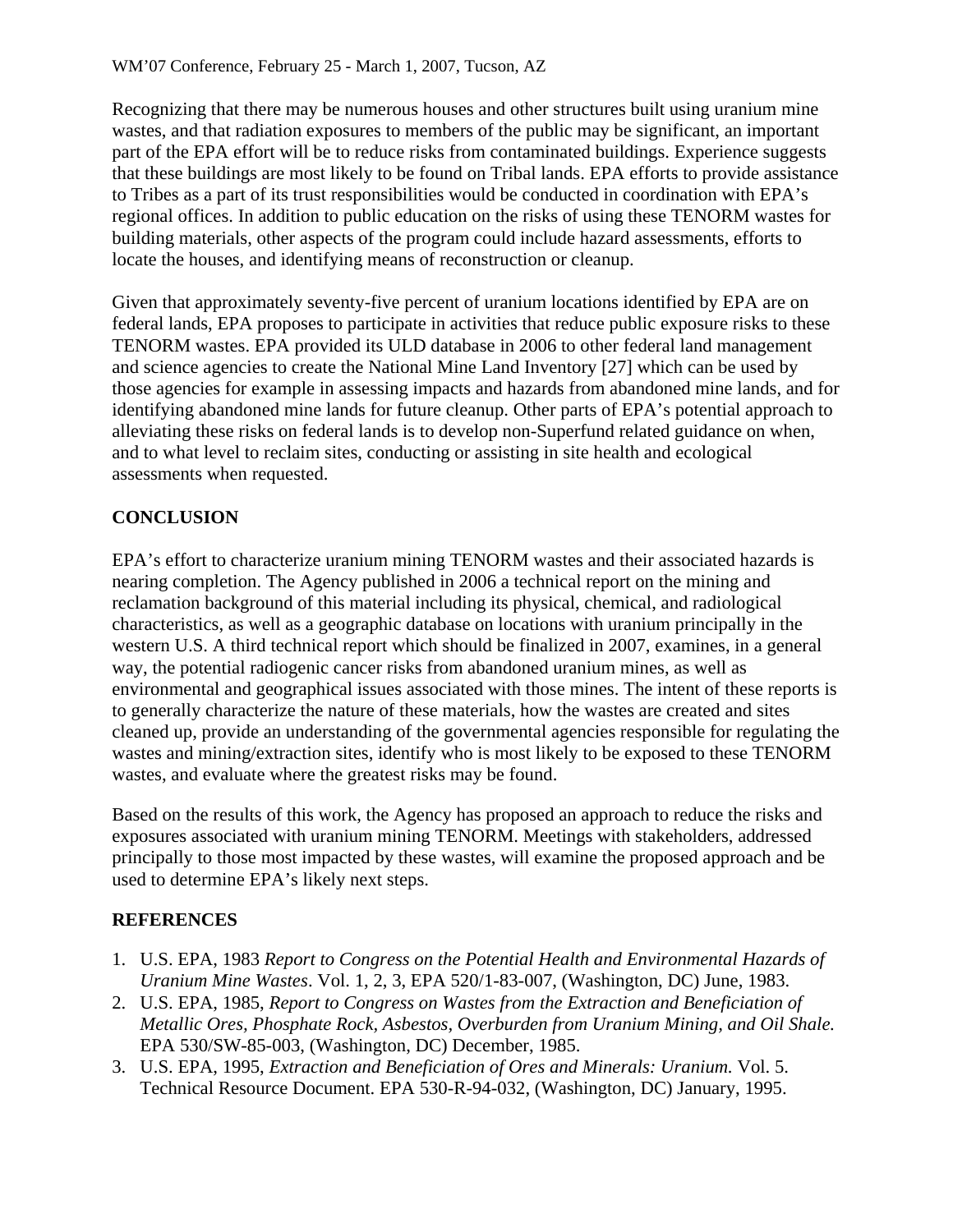- 4. National Academy of Sciences, 1999, *Evaluation of Guidelines for Exposures to Technologically Enhanced Naturally Occurring Radioactive Materials,* (Washington, DC) National Academy Press, 1999.
- 5. U.S. EPA, 2000, *Report to Congress on EPA's Guidances on Technologically Enhanced Naturally Occurring Radioactive Materials*. (Washington, DC) June, 2000.
- 6. U.S. EPA, Science Advisory Board, 2001, *TENORM—Evaluating Occurrence and Risks, an SAB Advisory; A Science Advisory Board Advisory on EPA's Approach for Evaluating Occurrence and Risks of Technologically Enhanced Naturally Occurring Radioactive Material (TENORM),* EPA-SAB-RAC-ADV-01-001, (Washington, DC) February, 2001.
- 7. U.S. EPA, 2006, *Technical Report on Technologically Enhanced Naturally Occurring Radioactive Materials From Uranium Mining; Volume I: Mining And Reclamation Background,* EPA-402-R-05-007, (Washington, DC) January, 2006.
- 8. Otton, J., 1998, Written communication to U.S. EPA, Office of Radiation and Indoor Air, USGS/EPA Interagency Agreement, October, 1998.
- 9. U.S. EPA, 1993, *Uranium Industry Profile*. File No. Uran.PEI.ALL (Washington, DC) Office of Solid Waste, January, 1993.
- 10. U.S. EPA, 2006, *Uranium Location Database Compilation,* Technical Report EPA-402-R-05-009 (Washington, DC), October, 2006.
- 11. Brown, S., 1978, *Radiological Aspects of Uranium-Solution Mining*. Uranium 1 (1978): 37- 52.
- 12. U.S. BLM, 1998, *Final Report-Removal Preliminary Assessment, Bokan Mountain Mine, Craig Ranger District, Tongass National Forest, Region 10-Alaska*. Juneau, AK, September, 1998.
- 13. U.S. EPA, 1989, *Risk Assessments, Environmental Impact Statement, NESHAPS for Radionuclides.* Vol. 2. Background Information Document, EPA/520/1-89-006-1, (Washington, DC) September, 1989.
- 14. S. Cohen and Associates, Inc. *Radiological Monitoring at Inactive Surface Mines,* prepared for the U.S. Environmental Protection Agency, (Washington, DC) February, 1989.
- 15. U.S. DOE/EIA, 2000, *Data Compilation and Analysis of Costs Relating to Environmental Restoration of U.S. Uranium Production*, (Washington, DC) March, 2000.
- 16. Navajo Abandoned Mine Land Reclamation Program, 2000, *Carrizo #1 AML Reclamation Project, Nomination for the 2000 Abandoned Mine Land Reclamation Awards, submission to* the Office of Surface Mining Reclamation and Enforcement, (Window Rock, AZ).
- 17. MFG Inc. 2005, *Final Completion Report for Removal of Ore Debris Along the Ford Wellpinit Haul Road, March 2005, Prepared for Dawn Mining Company*, MFG Project No. 180884/15, (Fort Collins, CO) March, 2005.
- 18. U.S. EPA, 2006, *Technologically Enhanced Naturally Occurring Radioactive Materials (TENORM) from Uranium Mining: Volume II: Investigation of Potential Health, Geographic, and Environmental Issues of Abandoned Uranium Mines,* Technical Report EPA-402-R-05-008 *(in press*) (Washington, DC).
- 19. Environmental Systems Research Institute, Inc., 2001, *ESRI Data & Maps 2000: An ESRI White Paper*, (Redlands, CA) August 2001.
- 20. U.S. EPA , 1996, *Soil Screening Guidance: User's Guide*, EPA/540-R-96-018, (Washington, DC) Office of Solid Waste and Emergency Response, July, 1996.
- 21. U.S. EPA, 2000, *Soil Screening Guidance for Radionuclides*, EPA/540-R-00-007, (Washington, DC) October, 2000.